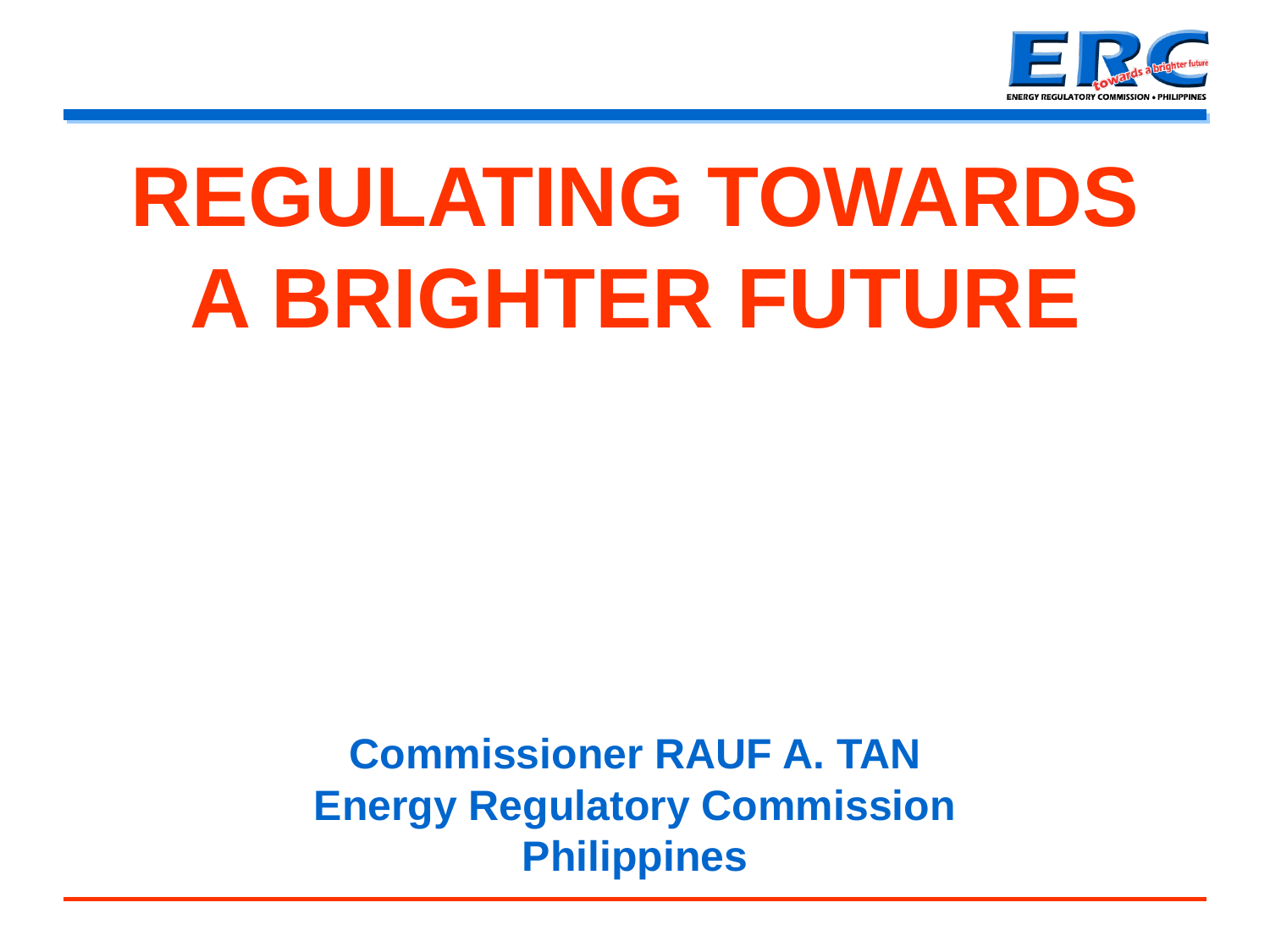

- **Priority connection to the Grid**
- **Priority purchase and transmission of; and, payment for RE by the Grid Operator**
- **Support to On-Grid Renewable Energy Development**
	- Renewable Portfolio Standards
	- **T**Feed-In Tariff System
		- □ Renewable Energy Market
	- **Green Energy Option**
	- **Net-metering for Renewable Energy**
- **Support to Off-Grid Renewable Energy Development**
	- Minimum RE generation capacities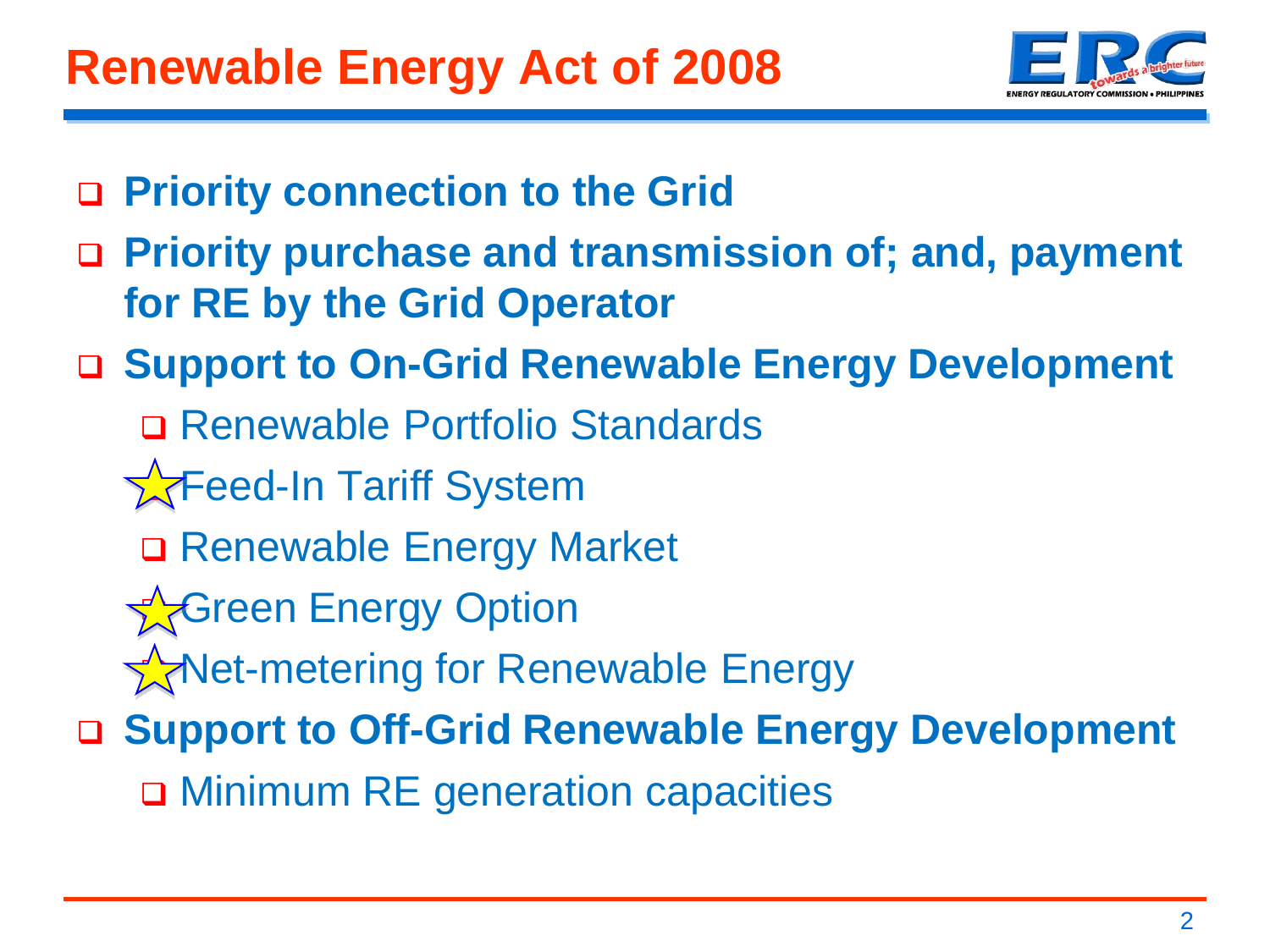# **FITs Rules**



#### **FIT**

#### $NREB \rightarrow ERC \rightarrow FIT$

- □ For On-Grid emerging RE
- □ In compliance with the RPS
- **D** Per technology & size
- Fixed
- Time of Use
- □ 20 years
- Annual adjustment; Degression
- **□** Subject to Review
- **Optimal Penetration Approach**
- □ Initially based on cost or representative project
- □ Subject to Public Consultation

**Exhibit 30: Optimal RES-E Penetration under Private Costs** 4.003 RES-E Supply Curve  $375$ 





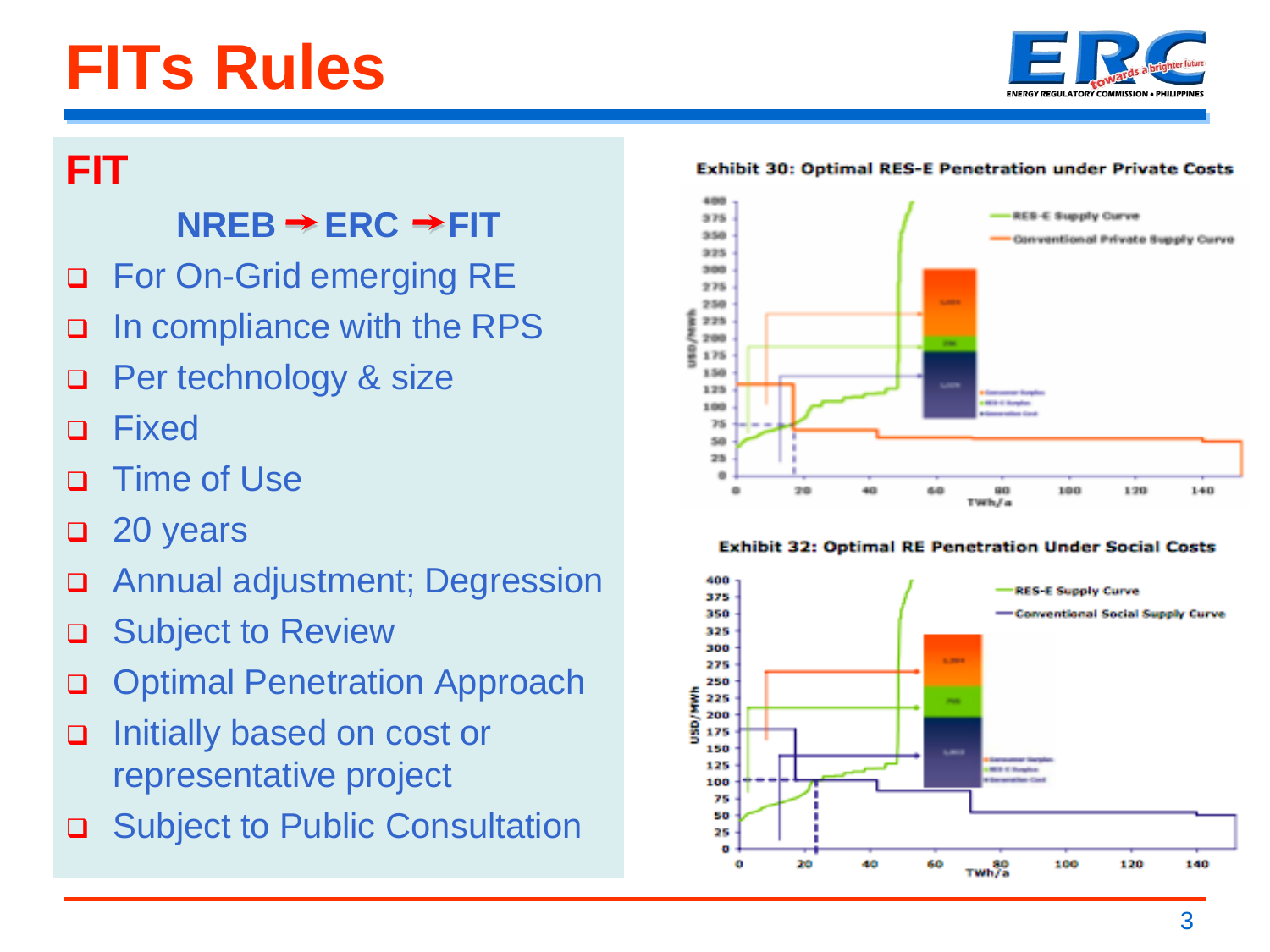# **FITs Rules**



#### **FIT**

#### $NREB \rightarrow ERC \rightarrow FIT$

- □ For On-Grid emerging RE
- □ In compliance with the RPS
- **Q** Per technology & size
- Fixed
- **Q** Time of Use
- □ 20 years
- Annual adjustment; Degression
- **□** Subject to Review
- **Optimal Penetration Approach**
- □ Initially based on cost or representative project
- □ Subject to Public Consultation

### **FIT ALL (Allowance) NGCP → ERC → FIT ALL**

- □ Uniform Php/kWh charge
- □ Payable by all electricity users
- Annually calculated & set
- □ Based on forecast
	- RE deliveries & Total kWh sales
- **D** For DUs with embedded RE, liable to pay for the cost of generation and FIT All □ RE may opt to wheel to Grid
- □ Fund administered by NGCP for FIT payments
	- **D** Working Capital
- □ Subject to Public Hearing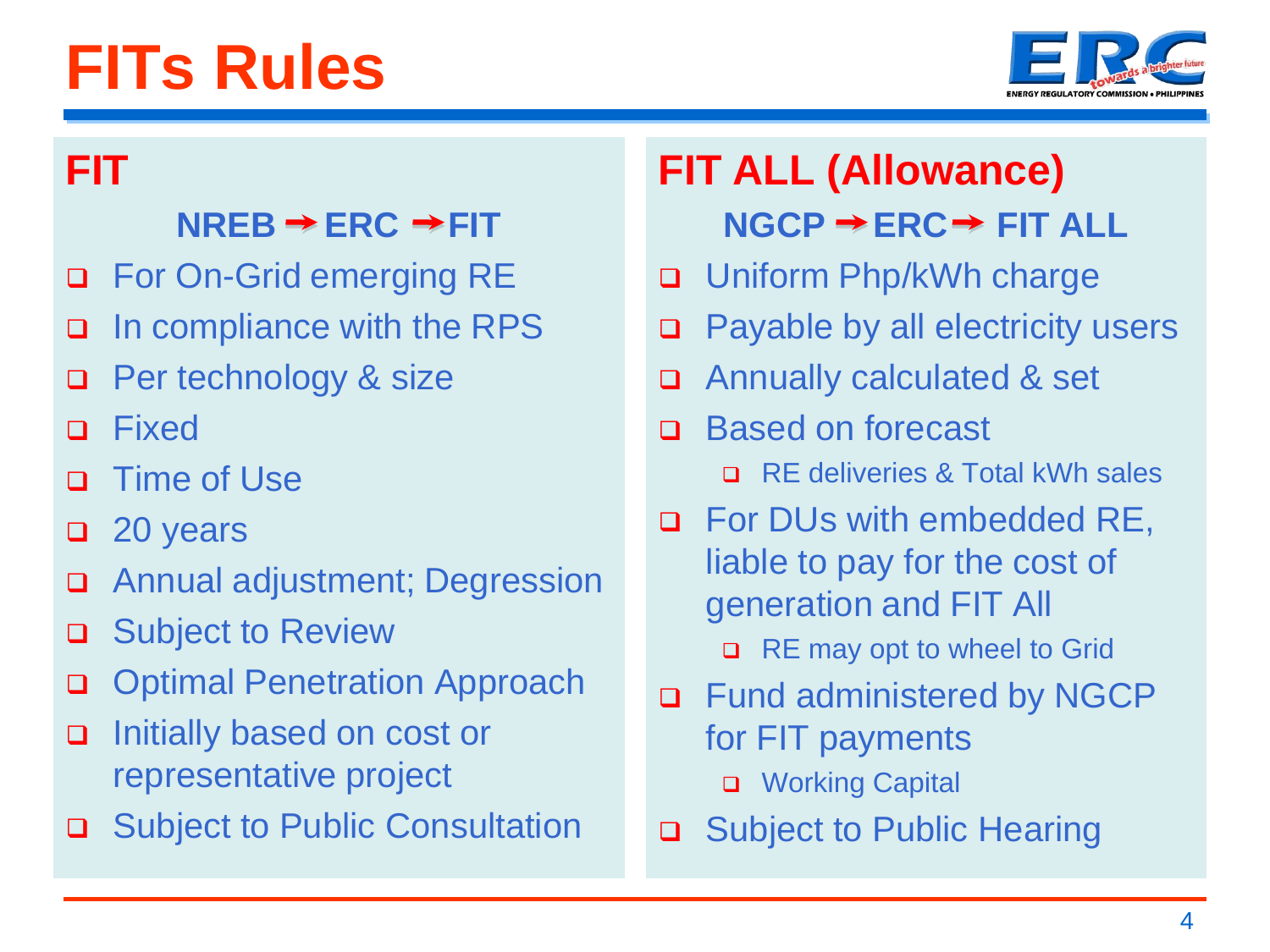

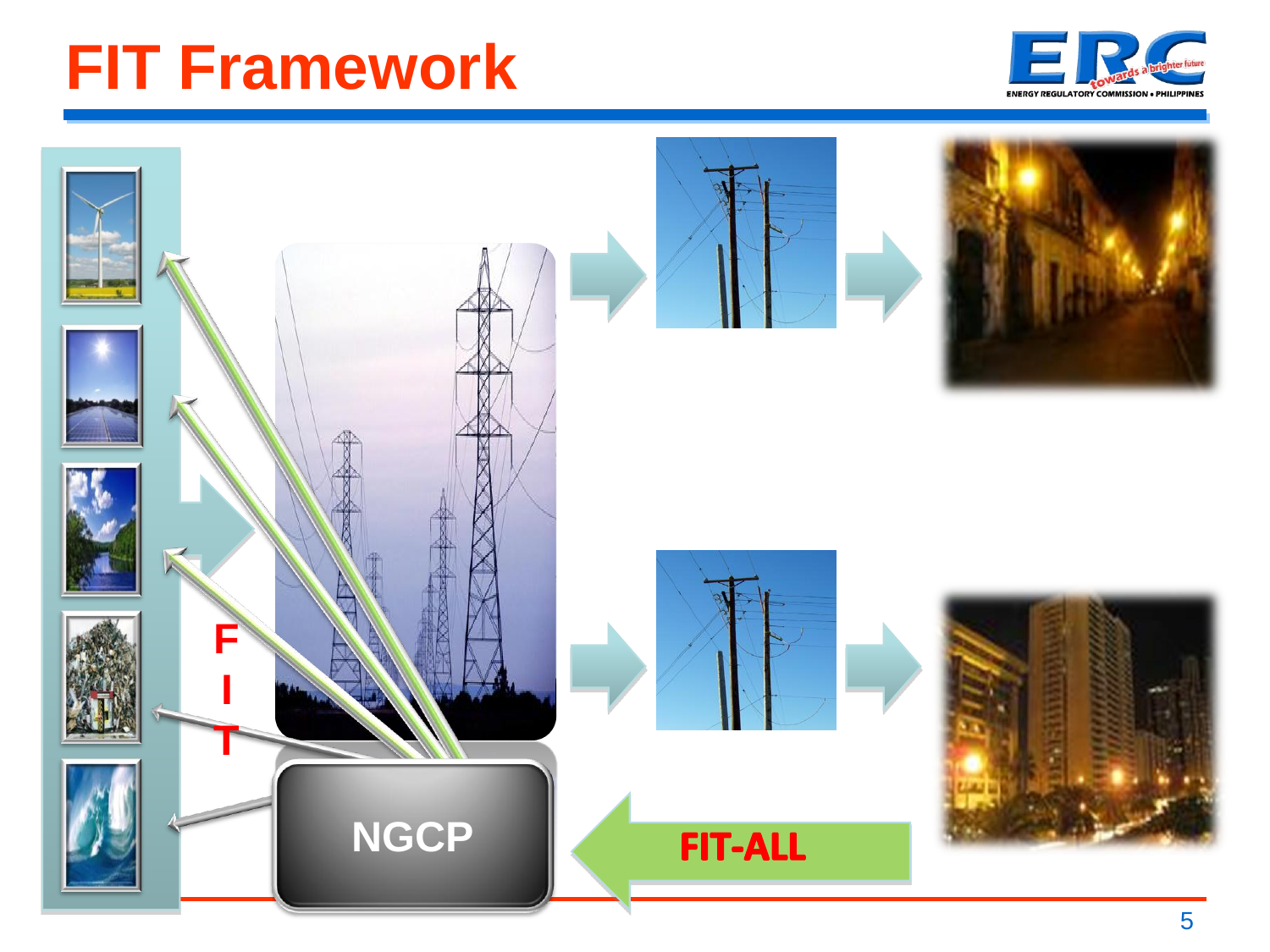

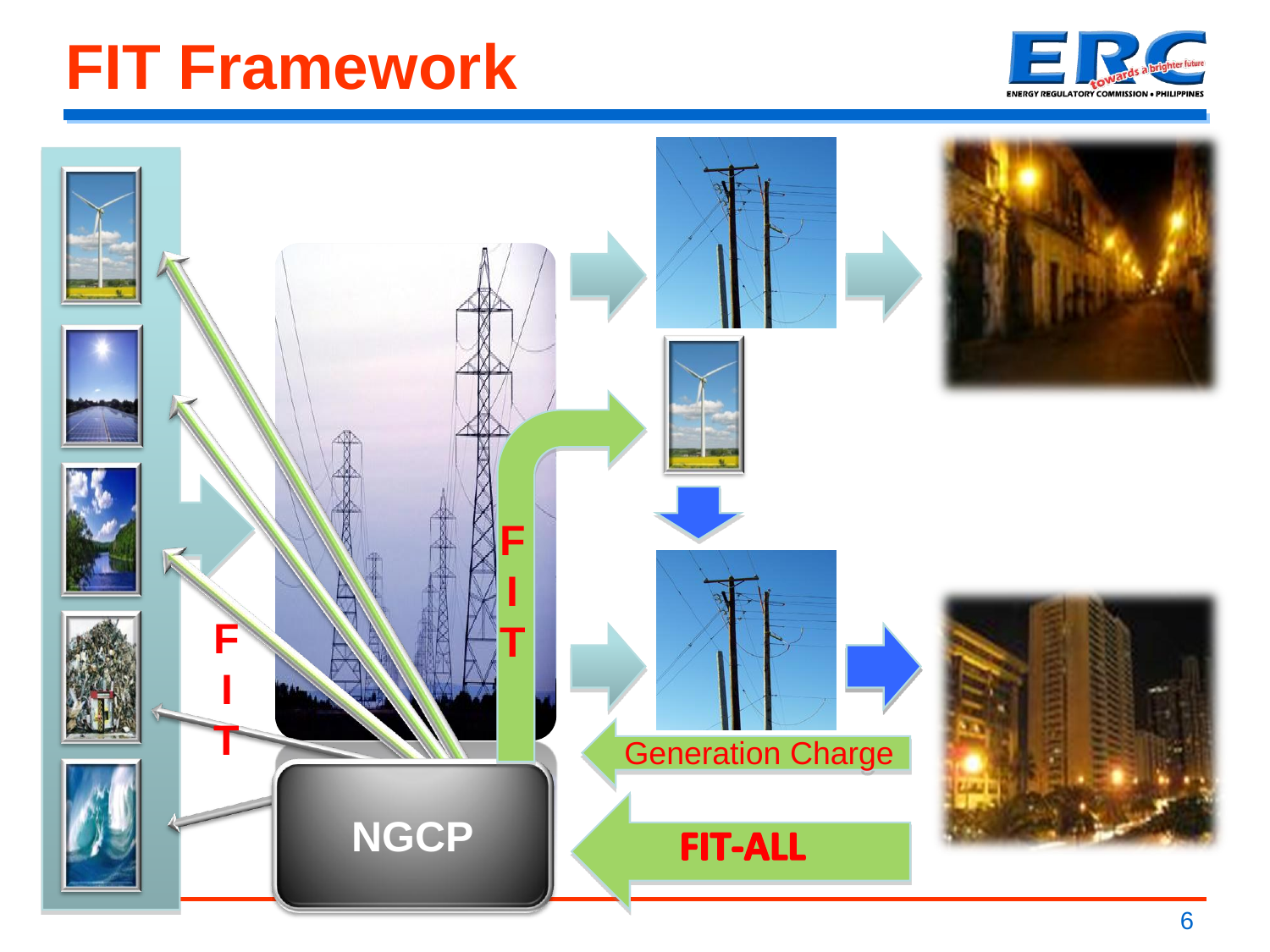

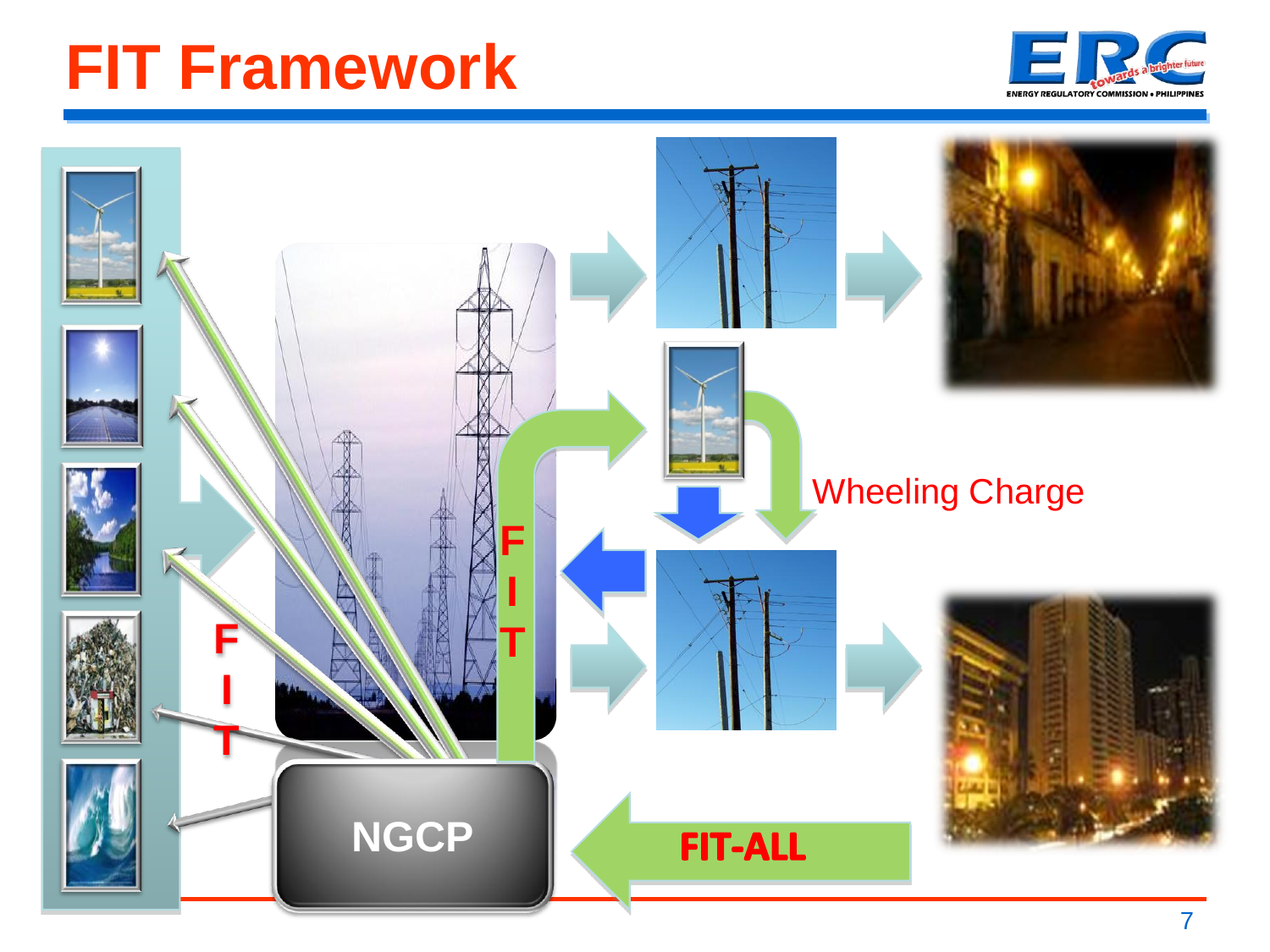

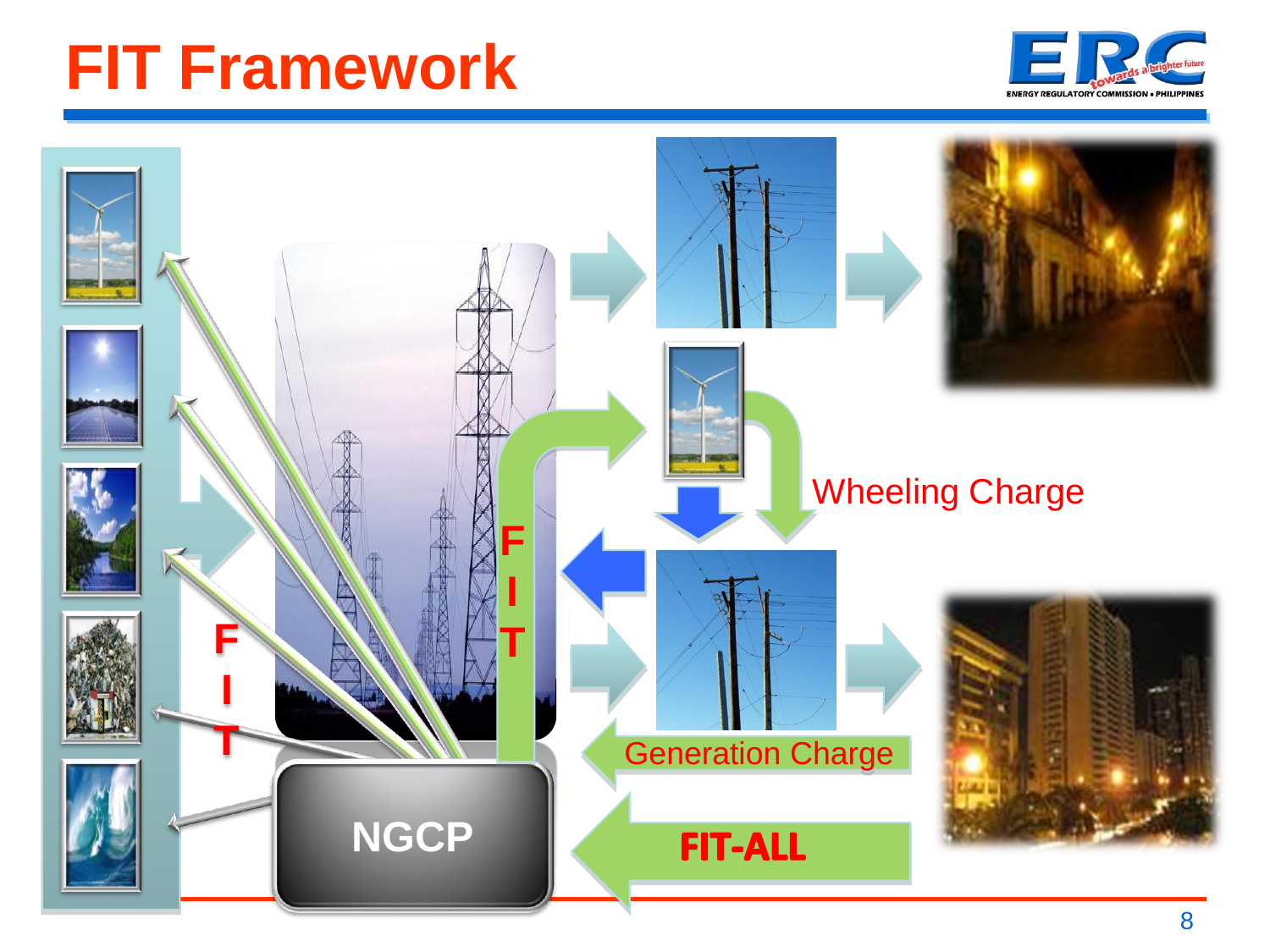



- **FIT as True Cost of Generation**
- **Subsidized through the Missionary Electrification Universal Charge**